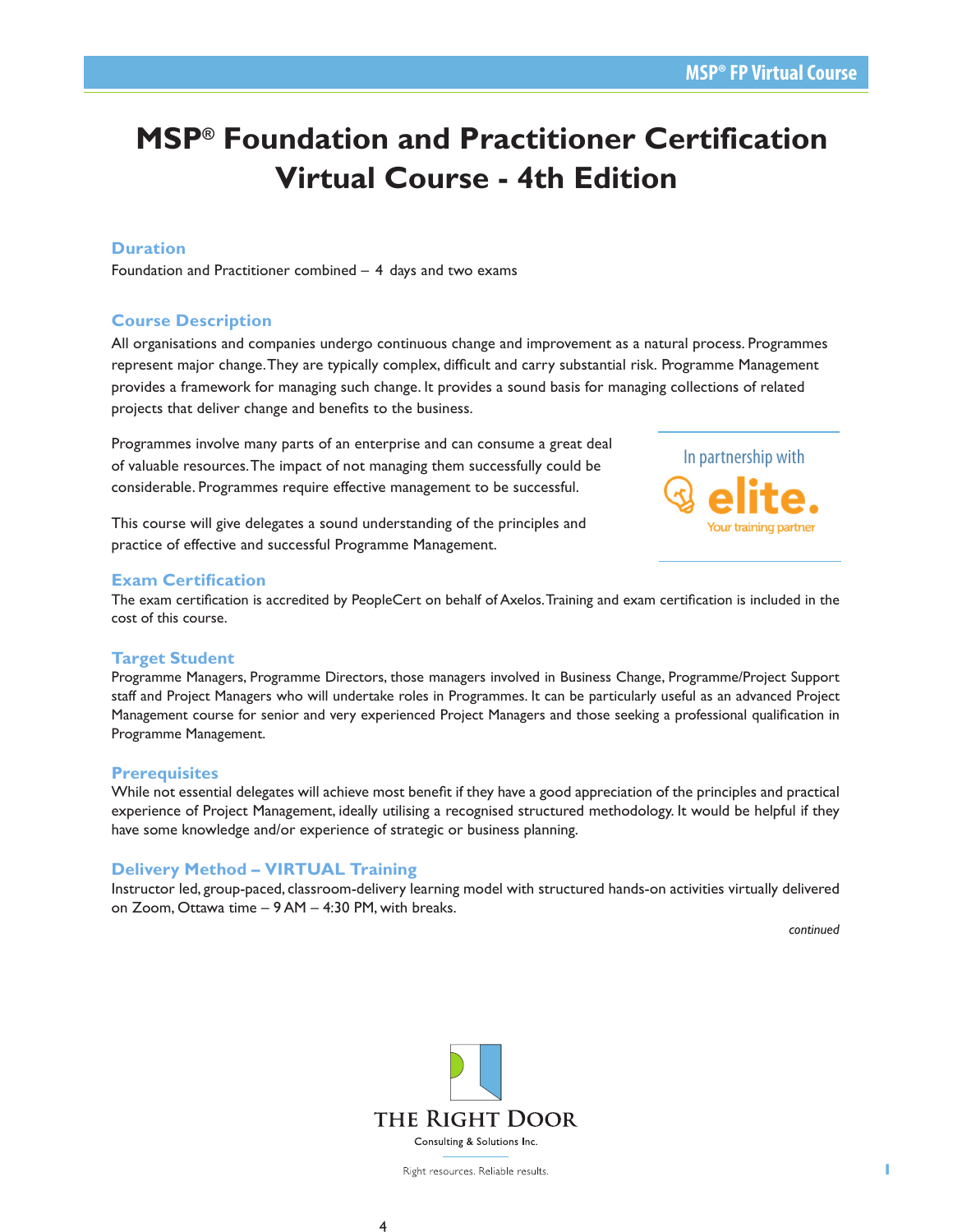# **Performance-Based Objectives**

To provide delegates with a complete and practical understanding of the MSP® approach to Programme Management (as documented in the Managing Successful Programmes® framework) and the opportunity to practise essential aspects.

To provide delegates with the opportunity to sit the MSP® Foundation and Practitioner Examinations.

#### **This course will enable delegates to:**

- Explain the need for programme management
- Explain the role of programmes in delivering business change
- Describe programme management and its environment
- Describe the relationship between the MSP® Principles, Transformational Flow and Governance Themes
- Describe the inputs, outputs and purpose together with the correct sequence of processes in the Transformational Flow
- Describe the overall responsibilities of the programme team
- Define the fundamental importance of the Governance Themes
- Explain how programme governance can be tailored to suit different programme and business environments
- Explain how each of the Governance Themes can be tailored to suit a particular programme scenario
- Apply the MSP® defined Governance Themes to the activities of the Transformational Flow
- Explain the MSP® defined Principles as applied to the Governance Themes and Transformational Flow
- Produce definition, governance and planning documentation as defined in the MSP ®manual

## **Course Content**

| Introduction to Programme Management              | Introduction to Managing Successful Programmes |
|---------------------------------------------------|------------------------------------------------|
| Programme Organisation including Programme Office | Vision Leadership and Stakeholder Engagement   |
| Benefits Management Blueprint design and delivery | <b>Business case</b>                           |
| Programme planning & control                      | Risk and Issue Management                      |
| Quality and Assurance Management                  | Applying the Transformational Flow             |
| Identifying a Programme                           | Defining a Programme                           |
| Managing the Tranches                             | Delivering the Capability                      |
| Realising the Benefits                            | Closing a Programme                            |
| <b>Examination Workshop</b>                       |                                                |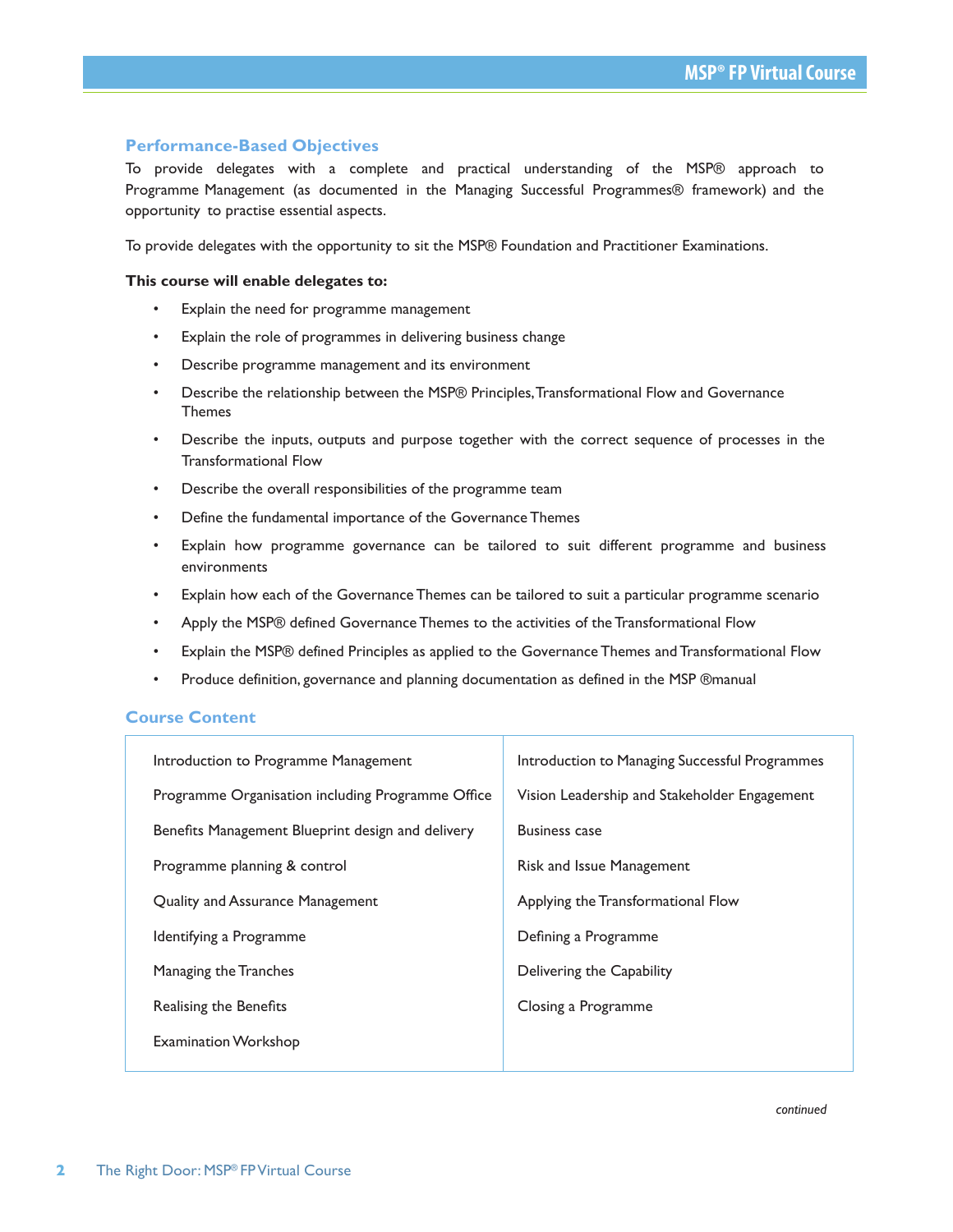# **Exams**

The course has been designed to prepare delegates for and comply with the syllabus requirements of the MSP Foundation and Practitioner Examinations. These exams are included in the course.

The Foundation exam is a one-hour, closed-book, exam consisting of 60 questions, needing 33 correct answers to pass the exam and demonstrate a broad knowledge of the MSP method.

The scenario-based Practitioner exam tests candidates' ability to analyse and justify the application of MSP in different circumstances. 2 hours and 30 minutes is allowed in the open book exam to attempt 70 questions, of which 38 questions answered correctly results in a pass. There are now only two types of exam questions but they still probe deep knowledge of the MSP method and demonstrate candidates' readiness to apply the new concepts and skills in the workplace.

#### **Cost - includes course work material, manual and exams**

#### **Per person:**

Foundation & Practitioner level (4 days) CAD \$2,845 + \$369.85 tax = \$3,214.85, includes 2 exams

This is an intensive course and runs from 9 AM to 4:30 PM daily, with breaks.

To register, contact Kathy Ring (kring@therightdoor.ca) and an invoice will be sent to the delegates) (or alternate department person for credit card payments) and full payment to be made (by credit card or other) before the course work material and manual are delivered and the course commences.

Upon full payment, the manual and course work material will be delivered (either by hand or by courier) to each paid delegate. Once paid and the material is delivered, it is **NON REFUNDABLE,** however, if the delegate is unable to attend for any reason, a replacement is acceptable and transferring the manual and course material to the replacement will be up to the original delegate. The Right Door Consulting & Solutions Inc are not responsible for finding a replacement nor transferring the course material to the new delegate.

#### **Pre-course work**

Please note that there is "homework" to do before the course starts. Don't take this lightly. The coursework material will be provided to you well in advance so that you can do this pre-course work and get to know the material better.

#### **Use of laptops and computers**

We highly recommend that you do NOT use your company-issued laptop or computer due to the firewalls, anti-virus protections, and other issues that may prevent you from installing PeopleCert and ExamShield. They are totally safe to install but if it's the only computer you have, discuss with your IT admin first. Please do not wait until a day or two before the course is to commence.

*continued*